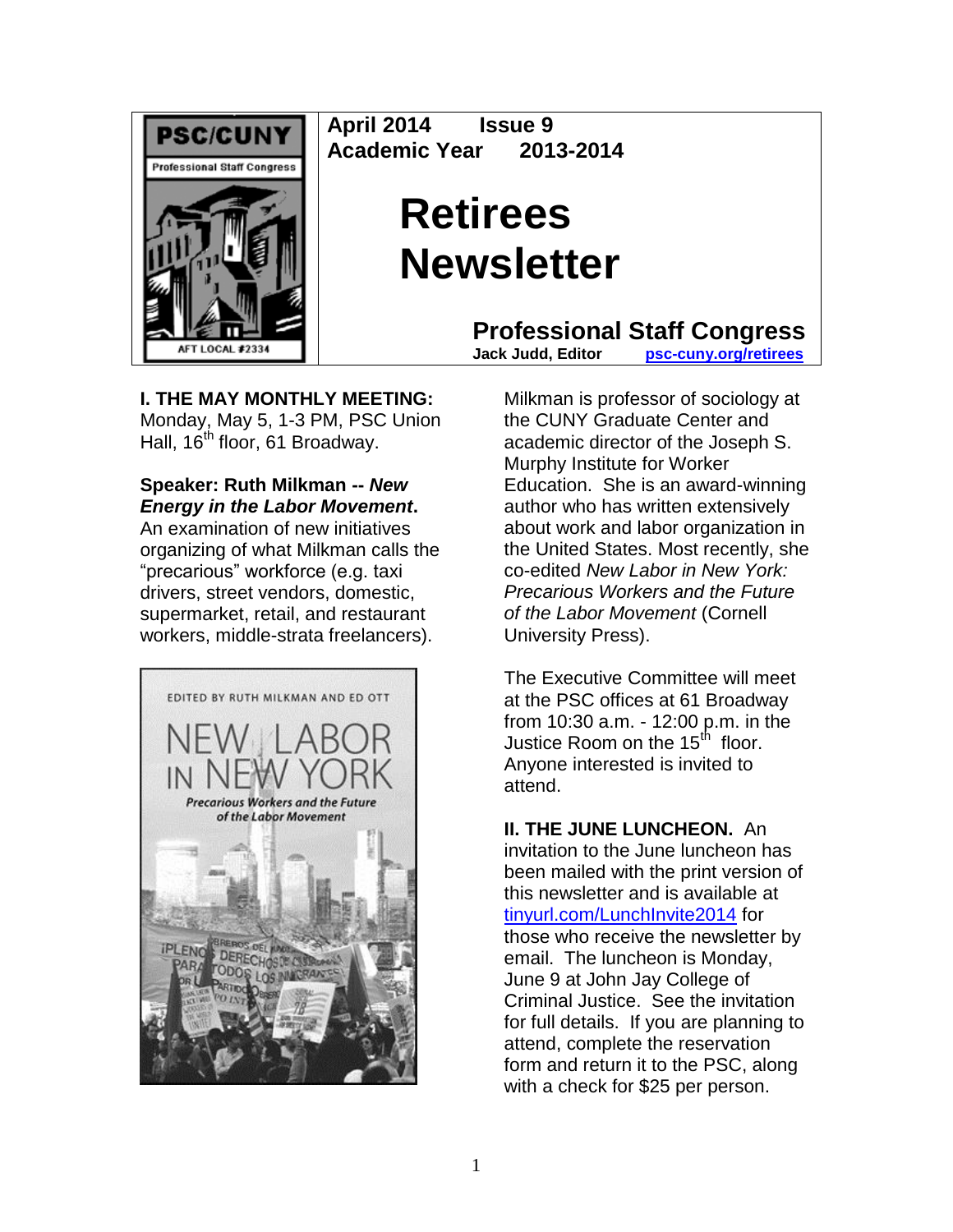The featured speaker for the luncheon is Professor Penny Lewis (Murphy Center), author of *Hardhats, Hippies and Hawks: The Vietnam Antiwar Movement as Myth and Memory* (Cornell University Press). Contrary to the conventional narrative of the anti-war movement, Lewis argues that opposition to the Vietnam War cut across class lines and actually was strongest among workers.



# **III. REPORT ON THE APRIL**

**CHAPTER MEETING.** *Vice-Chairman Joel Berger ably summarizes the remarks made by the two speakers at the April session.*

#### **Re-Imagining Public Pensions By Insourcing Management**

Highlighting efforts emerging from

groups "that are building a movement to counteract the influence of Wall Street and private equity," Tony Perlstein, of the Center for Popular Democracy, asserted that, "Wall Street and banks are sucking resources out of the public sector." He argued that it is essential that we challenge Wall Street's self-interested narrative that they are the only experts in finance, if we are to counteract the capture of public money and its transfer to private interests.

Connie Razza, research director of the Center, expanded on Perlstein's theme by citing a recent research report conducted by her office. The report, *[Leveraging New York's](http://populardemocracy.org/sites/default/files/2013-11-25_one-new-york-report-UPDATED.PDF)  [Financial Power to Combat](http://populardemocracy.org/sites/default/files/2013-11-25_one-new-york-report-UPDATED.PDF)  [Inequality](http://populardemocracy.org/sites/default/files/2013-11-25_one-new-york-report-UPDATED.PDF)*, says that New York City is among the most unequal cities in the U.S. and New York State is among the most unequal states. The good news is that New Yorkers are demanding action—and there are real, practical alternatives that can make New York fairer, more livable, and more prosperous. One key set of solutions will come from renegotiating the terms of agreements between New York City government and Wall Street.

New York City pension funds control \$350 billion "that travel through the financial system each year," according to Razza. "The city is in a position to really change the relationship between Wall Street and the different ways in which they engage with the city." Razza advocates for an activist approach by the City to reduce the fees paid to outside groups that manage the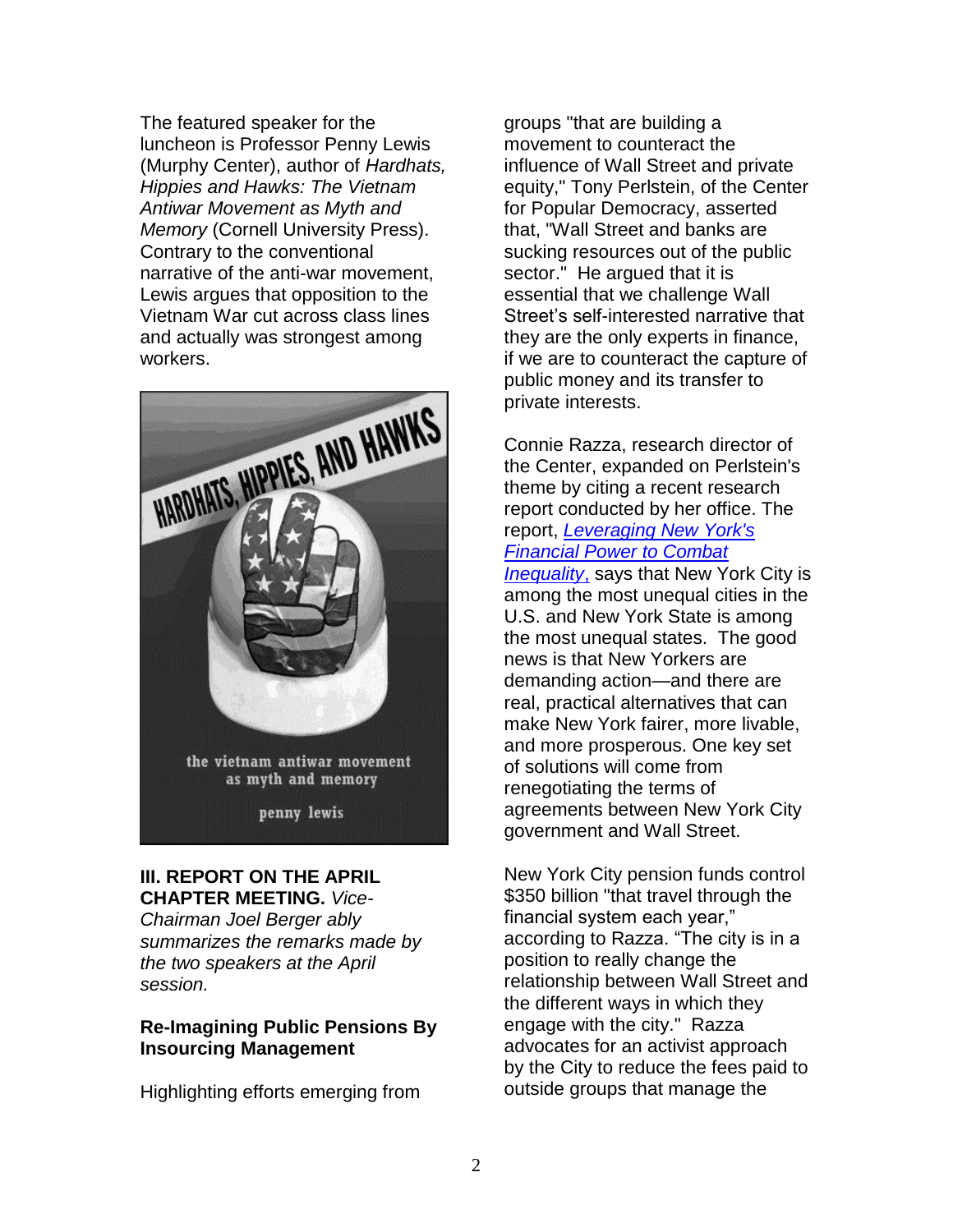pension funds. She believes the City can—and should—use its marketplace power to negotiate "better deals."

There is no in-house management for any of the City's municipal pension funds. All of the management is outsourced to Wall Street firms. In fiscal year 2013, the pension funds paid \$472.5 million in fees. The previous year, in which the total value of the funds decreased by \$1.2 billion, the fees were \$400 million. "So you are paying a ton even when you are losing a ton—for the investment advice," said Razza.

#### **In-House Management**

The Center proposes that the City pursue in-house pension management. "New York City is the only one of 11 top pension funds not to have any pension fund management in house," she said.

Noting that banks receive subsidies from the City and State, Razza called for more transparency and accountability. She noted that banks, given their employment and foreclosure policies, drain public resources in other ways. For example, her research found that 39% of bank tellers and their families rely upon at least one form of public assistance, and that bank foreclosures have cost the City \$1.9 billion in expenses and lost revenue.

A wide-ranging discussion followed the presentation, with the idea that, perhaps, private workers could join public pension funds as a concept to be explored.

#### **IV. LABOR GOES TO THE MOVIES PRESENTS A DOUBLE FEATURE**

PSC's film series continues in May with a double bill on filmmaking. Both scheduled films place filmmaking at the intersection of art and social struggle. The screening will take place in the PSC Union Hall on Friday, May 9. Doors open at 6 p.m. A discussion will follow the films. Light refreshments provided.



### *Man with the Movie Camera*

*Man with the Movie Camera* (Soviet Union, Vertov, 1929) by Futurist sound creator and radical Soviet filmmaker Dizga Vertov, shows the filmmaker at the center of daily life in the young Soviet Union, but also demonstrates how the filmmaker can present society through the magic of filmmaking in an entirely new, Soviet way.

#### *Illusions*

In *Illusions* (USA, Dash, 1982), the young writer and director Julie Dash